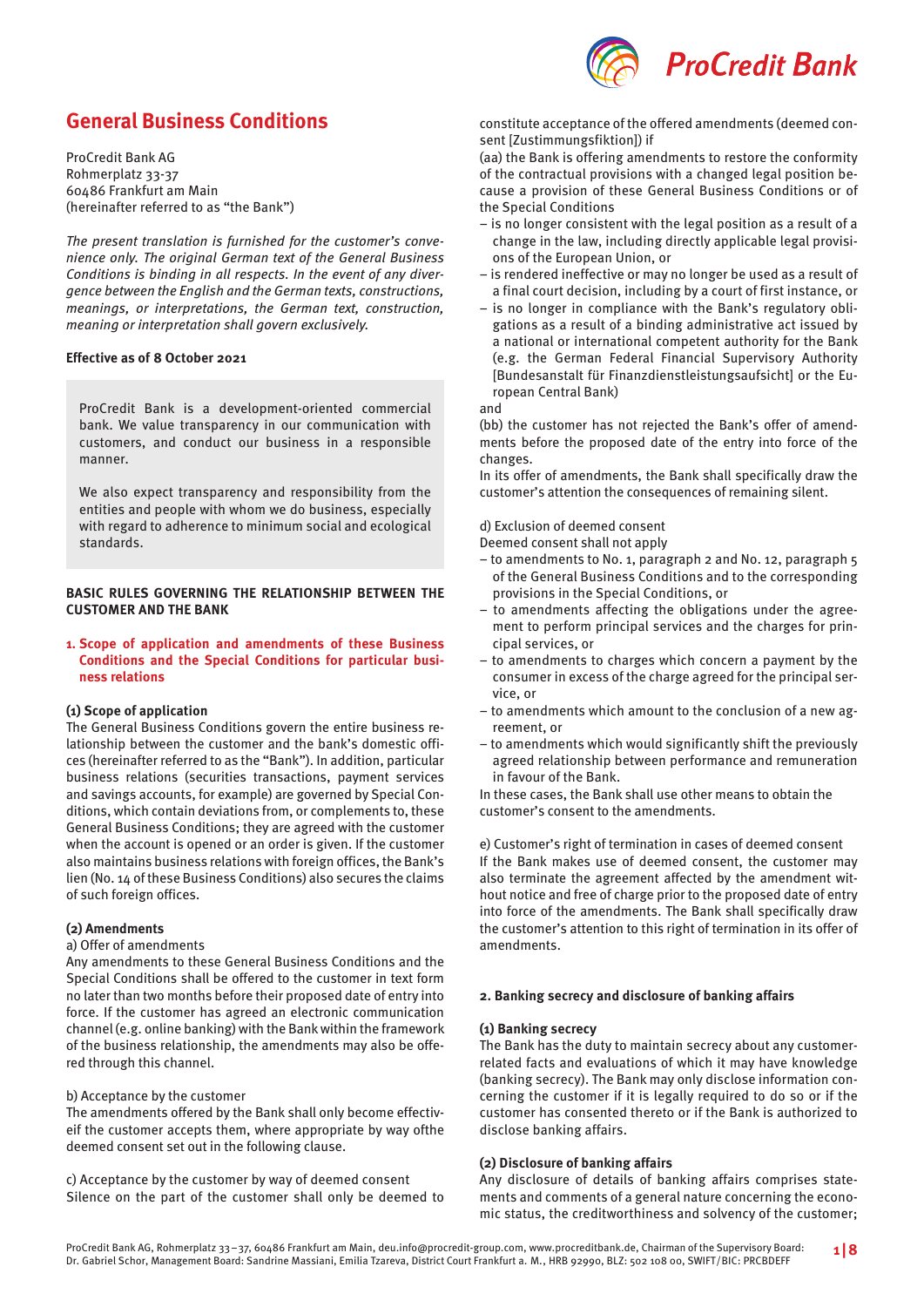

### **(3) Prerequisites for the disclosure of banking affairs**

The Bank shall be entitled to disclose banking affairs concerning legal entities and on businesspersons registered in the Commercial Register, provided that the inquiry relates to their business activities. The Bank shall not, however, disclose any information if it has received instructions to the contrary from the customer. Details of banking affairs concerning other persons, in particular retail customers and associations, shall be disclosed by the Bank only if such persons have expressly agreed thereto, either generally or in an individual case. Details of banking affairs shall be disclosed only if the requesting party has substantiated its justified interest in the information requested and there is no reason to assume that the disclosure of such information would be contrary to the customer's legitimate concerns.

### **(4) Recipients of disclosed banking affairs**

The Bank shall disclose details of banking affairs only to its own customers as well as to other credit institutions for their own purposes or those of their customers.

# **3.Liability of the Bank; contributory negligence of the customer**

# **(1) Principles of liability**

In performing its obligations, the Bank shall be liable for any negligence on the part of its staff and of those persons whom it may call in for the performance of its obligations. If the Special Conditions for particular business relations or other agreements contain provisions inconsistent herewith, such provisions shall prevail. In the event that the customer has contributed to the occurrence of the loss by any own fault (e.g. by violating the duties to cooperate as mentioned in No. 11 of these Business Conditions), the principles of contributory negligence shall determine the extent to which the Bank and the customer shall have to bear the loss.

### **(2) Orders passed on to third parties**

If the contents of an order are such that the Bank typically entrusts a third party with its further execution, the Bank performs the order by passing it on to the third party in its own name (order passed on to a third party). This applies, for example, to obtaining information on banking affairs from other credit institutions or to the custody and administration of securities in other countries. In such cases, the liability of the Bank shall be limited to the careful selection and instruction of the third party.

### **(3) Disturbance of business**

The Bank shall not be liable for any losses caused by force majeure, riot, war or natural events or due to other occurrences for which the Bank is not responsible (e.g. strike, lock-out, traffic holdups, administrative acts of domestic or foreign high authorities).

# **4.Set-off limitations on the part of the customer who is not a consumer**

A non-consumer customer may only set off claims against those of the Bank if the customer's claims are undisputed or have been con-



firmed by a final court decision. This set-off limitation shall not apply to any claim for which offsetting is invoked by the client that has its legal basis in a loan or financial support pursuant to Sections 513 and 491-512 of the German Civil Code (Bürgerliches Gesetzbuch).

### **5.Right of disposal upon the death of the customer**

Upon the death of the customer, any person who approaches the Bank claiming to be the customer's legal successor shall be required to furnish suitable proof to the Bank of their entitlement under inheritance law. If an official or certified copy of the testamentary disposition (last will or contract of inheritance) together with the relevant record of probate proceedings is presented to the Bank, the Bank may consider any person designated therein as heir or executor as the entitled person, allow this person to dispose of any assets and, in particular, make payment or delivery to this person, thereby discharging its obligations. This shall not apply if the Bank is aware that the person designated therein is not entitled to dispose (e.g. following challenge or invalidity of the will) or if this has not come to the knowledge of the Bank due to its own negligence.

# **6.Applicable law and place of jurisdiction for customers who are businesspersons or public-law entities**

### **(1) Applicability of German law**

German law shall apply to the business relationship between the customer and the Bank.

# **(2) Place of jurisdiction for domestic customers**

If the customer is a businessperson and if the business relation in dispute is attributable to the conducting of such businessperson's trade, the Bank may sue such customer before the court having jurisdiction for the bank office keeping the account or before any other competent court; the same applies to legal entities under public law and separate funds under public law. The Bank itself may be sued by such customers only before the court having jurisdiction for the bank office keeping the account.

# **(3) Place of jurisdiction for foreign customers**

The agreement upon the place of jurisdiction shall also apply to customers who conduct a comparable trade or business abroad and to foreign institutions which are comparable with domestic legal entities under public law or a domestic separate fund under public law.

### **KEEPING OF ACCOUNTS**

### **7. Periodic balance statements for current accounts**

# **(1) Issue of periodic balance statements**

Unless otherwise agreed, the Bank shall issue a periodic balance statement for a current account at the end of each calendar quarter, thereby clearing the claims accrued by both parties during this period (including interest and charges imposed by the Bank). The Bank may charge interest on the balance arising therefrom in accordance with No. 12 of these Business Conditions or any other agreements entered into with the customer.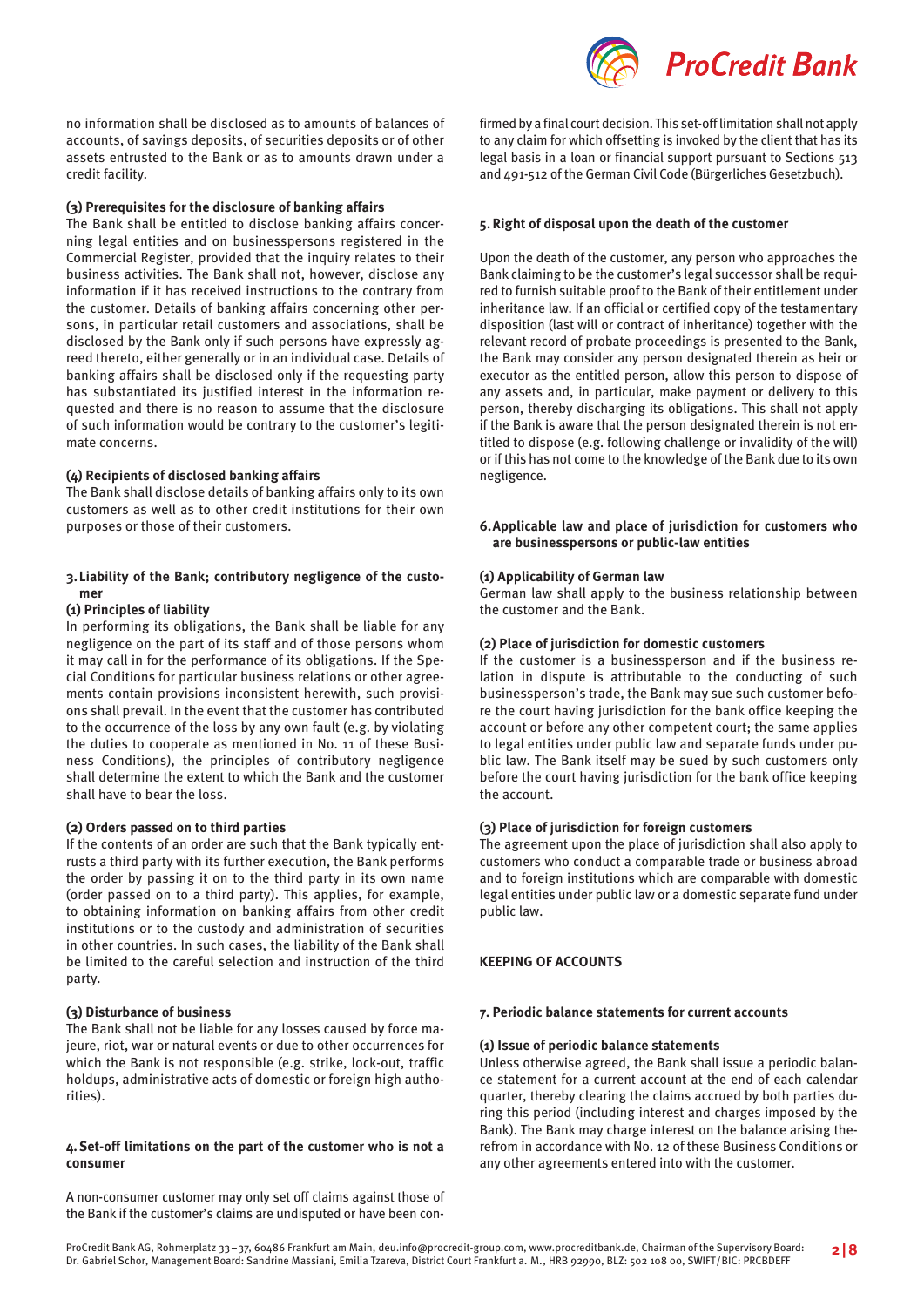

# **(2) Time allowed for objections; approval by silence**

Any objections a customer may have concerning the incorrectness or in completeness of a periodic balance statement must be raised not later than six weeks after its receipt; if the objections are made in text form, it is sufficient to dispatch these within the period of six weeks. Failure to make objections in due time shall be considered as approval. When issuing the periodic balance statement, the Bank shall expressly draw the customer's attention to this consequence. The customer may demand a correction of the periodic balance statement even after expiry of this period, but must then prove that the account was either wrongly debited or mistakenly not credited.

#### **8.Reverse entries and correction entries made by the Bank**

### **(1) Prior to issuing a periodic balance statement**

Incorrect credit entries on current accounts (e.g. due to a wrong account number) may be reversed by the Bank through a debit entry prior to the issue of the next periodic balance statement to the extent that the Bank has a repayment claim against the customer (reverse entry); in this case, the customer may not object to the debit entry on the grounds that a disposal of an amount equivalent to the credit entry has already been made.

#### **(2) After issuing a periodic balance statement**

If the Bank ascertains an incorrect credit entry after a periodic balance statement has been issued and if the Bank has a repayment claim against the customer, it shall debit the account of the customer with the amount of its claim (correction entry). If the customer objects to the correction entry, the Bank shall re-credit the account with the amount in dispute and assert its repayment claim separately.

#### **(3) Notification to the customer; calculation of interest**

The Bank shall immediately notify the customer of any reverse entries and correction entries made. With respect to the calculation of interest, the Bank shall effect the entries retroactively as of the day on which the incorrect entry was made.

# **9.Collection orders**

### **(1) Conditional credit entries effected upon presentation of documents**

If the Bank credits the countervalue of cheques and direct debits prior to their payment, this is done on condition of payment, even if these items are payable at the Bank itself. If the customer surrenders other items, instructing the Bank to collect an amount due from a debtor (e.g. interest coupons), and if the Bank effects a credit entry for such amount, this is done under the reserve that the Bank shall obtain the amount. This reserve shall also apply if the cheques, direct debits and other items are payable at the Bank itself. If cheques or direct debits are not paid or if the Bank does not obtain the amount under the collection order, the Bank shall cancel the conditional credit entry regardless of whether or not a periodic balance statement has been issued in the meantime.

# **(2) Payment of direct debits and of cheques made out by the customer**

Direct debits and cheques shall be deemed to have been paid, unless the debit entry is cancelled prior to the end of the second bank working day $<sup>1</sup>$  – in the case of SEPA business-to-business</sup> (B2B) direct debits, prior to the end of the third bank working day – after it was made. Cheques payable in cash shall be deemed

<sup>1</sup> Bank working days are all working days except Saturdays, 24 December and 31 December.

to have been paid once their amount has been paid to the presenting party. Cheques shall also be deemed to have been paid as soon as the Bank dispatches an advice of payment. Cheques presented through the clearing office of the Bundesbank shall be deemed to have been paid, unless they are returned by the time stipulated by the Bundesbank.

### **10. Foreign currency transactions and risks inherent in foreign currency accounts**

#### **(1) Execution of orders relating to foreign currency accounts**

Foreign currency accounts of the customer serve to effect the cashless settlement of payments to and disposals by the customer in foreign currency. Disposals of credit balances on foreign urrency accounts (e.g. by means of credit transfers to the debit of the foreign currency credit balance) are settled through or by banks in the home country of the currency, unless the Bank executes them entirely within its own organisation.

### **(2) Credit entries for foreign currency transactions with the Customer**

If the Bank concludes a transaction with the customer (e.g. a forward exchange transaction) under which it owes the provision of an amount in a foreign currency, it shall discharge its foreign currency obligation by crediting the account of the customer in the respective currency, unless otherwise agreed.

### **(3) Temporary limitation of performance by the Bank**

The Bank's duty to execute a disposal order to the debit of a foreign currency credit balance (paragraph 1) or to discharge a foreign currency obligation (paragraph 2) shall be suspended to the extent that and for as long as the Bank cannot or can only restrictedly dispose of the currency in which the foreign currency credit balance or the obligation is denominated, due to political measures or events in the country of the respective currency. To the extent that and for as long as such measures or events persist, the Bank is not obligated either to perform at some other place outside the country of the respective currency, in some other currency (including euros) or by providing cash. However, the Bank's duty to execute a disposal order to the debit of a foreign currency credit balance shall not be suspended if the Bank can execute it entirely within its own organisation. The right of the customer and of the Bank to set off mutual claims due in the same currency against each other shall not be affected by the above provisions.

### **(4) Exchange rate**

The exchange rate for foreign currency transactions shall be determined on the basis of the "List of Prices and Services" (Preisund Leistungsverzeichnis). Payment services shall be governed in addition by the payment services framework contract.

# **DUTIES OF THE CUSTOMER TO COOPERATE**

# **11. Duties of the customer to cooperate**

#### **(1) Notification of changes**

A proper settlement of business requires that the customer notify the Bank without delay of any changes in the customer's name and address, as well as the termination of, or amendment to, any powers of representation towards the Bank conferred to any person (in particular, a power of attorney). This notification duty also exists where the powers of representation are recorded in a public register (e.g. the Commercial Register) and any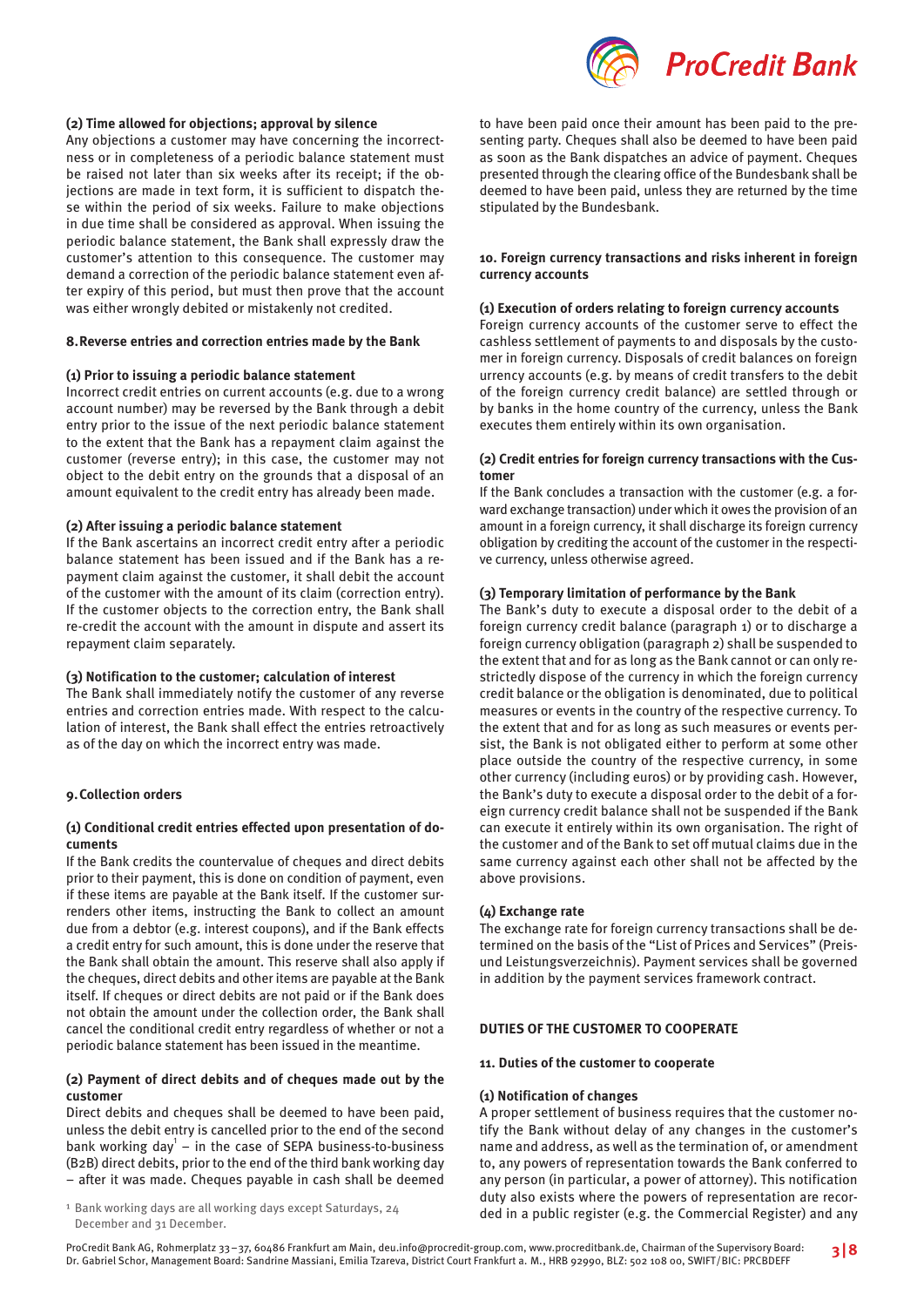

termination thereof or any amendments thereto are entered in that register. Additional statutory notification requirements, resulting from the German Money Laundering Act (Geldwäschegesetz) in particular, may apply.

# **(2) Clarity of orders**

Orders must unequivocally show their contents. Orders that are not worded clearly may lead to queries, which may result in delays. In particular, when giving orders, the customer must ensure that the information the customer provides, particulary the domestic account number and bank code number (Bankleitzahl) or IBAN $^{\rm 2}$  and BIC $^{\rm 3}$  and the currency, are complete and correct. Amendments, confirmations or repetitions of orders must be designated as such.

# **(3) Special reference to urgency in connection with the execution of an order**

If the customer feels that an order requires particularly prompt execution, the customer shall notify the Bank of this fact separately. For orders issued on a printed form, this must be done separately from the form.

# **(4) Examination of, and objections to, notification received from the Bank**

The customer must immediately examine account statements, securities contract notes, statements of securities holdings and earnings, other statements, advices of execution of orders, as well as information on expected payments and consignments (advices), as to their correctness and completeness and immediately raise any objections relating thereto.

# **(5) Notice to the Bank in case of non-receipt of statements**

The customer must notify the Bank immediately if periodic balance statements and statements of securities holdings are not received. The duty to notify the Bank also exists if other advices expected by the customer are not received (e.g. securities contract notes, account statements after execution of customer orders or regarding payments expected by the customer).

# **COST OF BANK SERVICES**

# **12. Interest, charges and expenses**

### **(1) Interest and charges in business with consumers**

The amount of interest and charges for the customary services which the Bank provides to consumers, including the amount of any payments in addition to the remuneration agreed for the principal service, is set out in the "Price Display – Standard rates for retail banking" (Preisaushang – Regelsätze im standardisierten Privatkundengeschäft) and the "List of Prices and Services" (Preis- und Leistungsverzeichnis). If a customer makes use of a service included therein, and unless otherwise agreed between the Bank and the customer, the interest and charges stated in the then valid Price Display or "List of Prices and Services" are applicable. Any agreement that concerns a payment made by the consumer in addition to the remuneration agreed for the principal service must be expressly concluded by the Bank with the consumer, even if such payment is stated in the Price Display or the "List of Prices and Services". Unless otherwise agreed, the charges for any services not included in the Price Display or the "List of Prices and Services" which are provided following the instructions of the customer and which can, in the given circumstances, only be expected to be provided against remuneration, shall be governed by the relevant statutory provisions.

# **(2) Interest and charges in business with customers who are not consumers**

The amount of interest and charges for the customary banking services which the Bank provides to customers who are not consumers is set out in the "Price Display – Standard rates for retail banking" (Preisaushang – Regelsätze im standardisierten Privatkundengeschäft) and the "List of Prices and Services" (Preisund Leistungsverzeichnis), provided that the Price Display and the "List of Prices and Services" include customary banking services to customers who are not consumers (e.g. business customers). If a customer who is not a consumer makes use of a service included therein, and unless otherwise agreed between the Bank and the customer, the interest and charges stated in the then valid Price Display or "List of Prices and Services" are applicable. Otherwise, in the absence of any other agreement or conflict with statutory provisions, the Bank shall determine the amount of interest and charges at its reasonable discretion (Section 315 of the German Civil Code [Bürgerliches Gesetzbuch]).

### **(3) Non-chargeable service**

The Bank shall not charge for any service which it is required to provide by law or pursuant to a contractual accessory obligation or which it performs in its own interest, unless such charge is legally permissible and levied in accordance with the relevant statutory provisions.

### **(4) Changes in interest rates; right of termination by the customer in the event of an increase**

In the case of variable interest rate loans, the interest rate shall be adjusted in accordance with the terms of the respective loan agreement. The Bank shall notify the customer of any interest rate adjustments. If the interest rate is increased, the customer may, unless otherwise agreed, terminate the loan agreement affected thereby with immediate effect within six weeks from notification of the change. If the customer terminates the loan agreement, any such increased interest rate shall not be applied to the terminated loan agreement. The Bank shall allow a reasonable period of time for settlement.

# **(5) Changes in charges for services typically used on a permanent basis**

Changes in charges for banking services which are typically used by customers within the framework of the business relationship on a permanent basis (e.g. account/securities account management) shall be offered to the customer in text form no later than two months before their proposed date of entry into force. If the customer has agreed an electronic communication channel (e.g. online banking) with the Bank within the framework of the business relationship, the changes may also be offered through this channel. The changes offered by the Bank shall only become effective if the customer accepts them. Any agreement on amending a charge that concerns a payment by the consumer in excess of the charge for the principal service can only be expressly concluded with the consumer by the Bank.

# **(6) Reimbursement of expenses**

Any entitlement by the Bank to reimbursement of expenses shall be governed by the applicable statutory provisions.

<sup>3</sup> Bank Identifier Code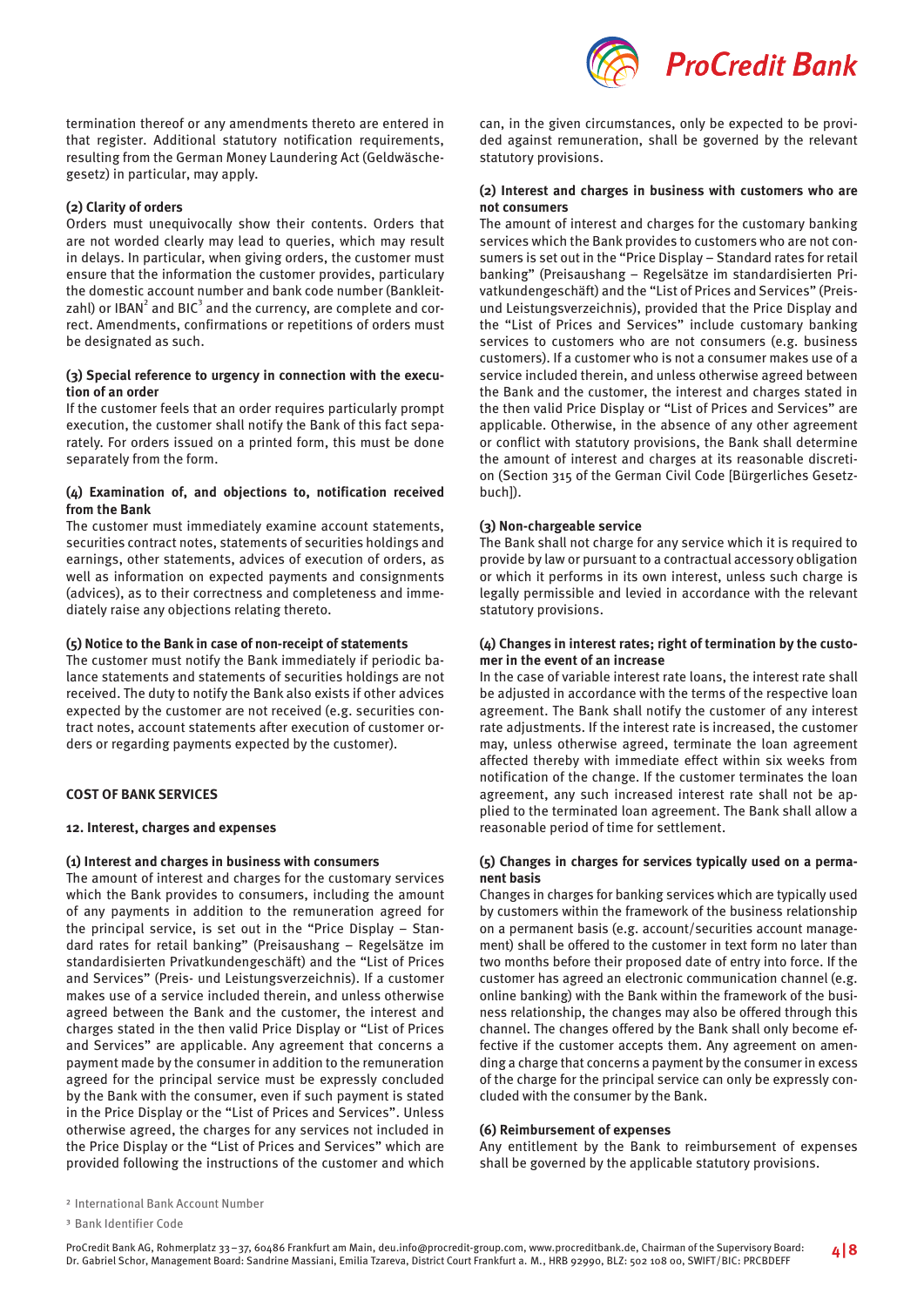

# **(7) Special arrangements for consumer loan agreements and payment services contracts with consumers for payments**

The interest and costs (charges, out-of-pocket expenses) for consumer loan agreements and payment services contracts with consumers for payments shall be determined by the relevant contractual arrangements and Special Conditions as well as the additional statutory provisions. Changes in charges for payment services framework contracts (e.g. current account agreements) shall be governed by paragraph 5.

# **SECURITY FOR THE BANK'S CLAIMS AGAINST THE CUSTOMER**

# **13. Providing or increasing security**

### **(1) Right of the Bank to request security**

The Bank may demand that the customer provide the usual forms of security for any claims that may arise from the banking relationship, even if such claims are conditional (e.g. indemnity for amounts paid under a guarantee issued on behalf of the customer). If the customer has assumed a liability for another customer's obligations towards the Bank (e.g. as a surety), the Bank is, however, not entitled to demand that security be provided or increased for the debt resulting from such liability incurred before the maturity of the debt.

### **(2) Changes in the risk**

If the Bank, upon the creation of claims against the customer, has initially dispensed wholly or partly with demanding that security be provided or increased, it may nonetheless make such a demand at a later time, provided, however, that circumstances occur or become known which justify a higher risk assessment of the claims against the customer. This may, in particular, be the case if

- the economic status of the customer has changed or threatens to change in a negative manner or
- the value of the existing security has deteriorated or threatens to deteriorate.

The Bank has no right to demand security if it has been expressly agreed that the customer either does not have to provide any security or must only provide that security which has been specified. For consumer loan agreements, the Bank is entitled to demand that security be provided or increased only to the extent that such security is mentioned in the loan agreement. When, however, the net loan amount exceeds EUR 75,000, the Bank may demand that security be provided or increased even if a consumer loan agreement or a general consumer loan agreement within the meaning of Section 491 (2) of the German Civil Code (Bürgerliches Gesetzbuch) which is concluded, in the former case, before 21 March 2016 and, in the latter case, from 21 March 2016 does not contain any or any exhaustive indications as to security.

# **(3) Setting a period of time for providing or increasing security**

The Bank shall allow a reasonable period of time for providing or increasing security. If the Bank intends to make use of its right of termination without notice according to No. 19 (3) of these Business Conditions should the customer fail to comply with the obligation to provide or increase security within such period, it shall draw the customer's attention to this consequence before doing so.

#### **14. Lien in favour of the Bank**

#### **(1) Agreement on the lien**

The customer and the Bank agree that the Bank acquires a lien on the securities and chattels which, within the scope of banking business, have come or may come into the possession of a domestic office of the Bank. The Bank also acquires a lien on any claims which the customer has or may in future have against the Bank arising from the banking relationship (e.g. credit balances).

### (**2) Secured claims**

The lien serves to secure all existing, future and contingent claims arising from the banking relationship which the Bank with all its domestic and foreign offices is entitled to against the customer. If the customer has assumed liability for another customer's obligations towards the Bank (e.g. as a surety), the lien shall not secure the debt resulting from the liability incurred before the maturity of the debt.

### **(3) Exemptions from the lien**

If funds or other assets come into the power of disposal of the Bank under the reserve that they may only be used for a specified purpose (e.g. deposit of cash for payment of a bill of exchange), the Bank's lien does not extend to these assets. The same applies to shares issued by the Bank itself (own shares) and to securities which the Bank keeps in custody abroad for the customer's account. Moreover, the lien extends neither to the profit-participation rights/profit-participation certificates (Genussrechte/Genussscheine) issued by the Bank itself nor to the Bank's securitised and non-securitised subordinated liabilities.

#### **(4) Interest and dividend coupons**

If securities are subject to the Bank's lien, the customer is not entitled to demand the delivery of the interest and dividend coupons pertaining to such securities.

# **15. Security interests in the case of items for collection and discounted bills of exchange**

# **(1) Transfer of ownership by way of security**

The Bank acquires ownership by way of security of any cheques and bills of exchange deposited for collection at the time such items are deposited. The Bank acquires absolute ownership of discounted bills of exchange at the time of the purchase of such items; if it re-debits discounted bills of exchange to the account, it retains the ownership by way of security in such bills of exchange.

### **(2) Assignment by way of security**

The claims underlying the cheques and bills of exchange shall pass to the Bank simultaneously with the acquisition of ownership in the cheques and bills of exchange; the claims also pass to the Bank if other items are deposited for collection (e.g. direct debits, documents of commercial trading).

### **(3) Special-purpose items for collection**

If items for collection are deposited with the Bank under the reserve that their countervalue may only be used for a specified purpose, the transfer or assignment of ownership by way of security does not extend to these items.

# **(4) Secured claims of the Bank**

The ownership transferred or assigned by way of security serves to secure any claims which the Bank may be entitled to against the customer arising from the customer's current account when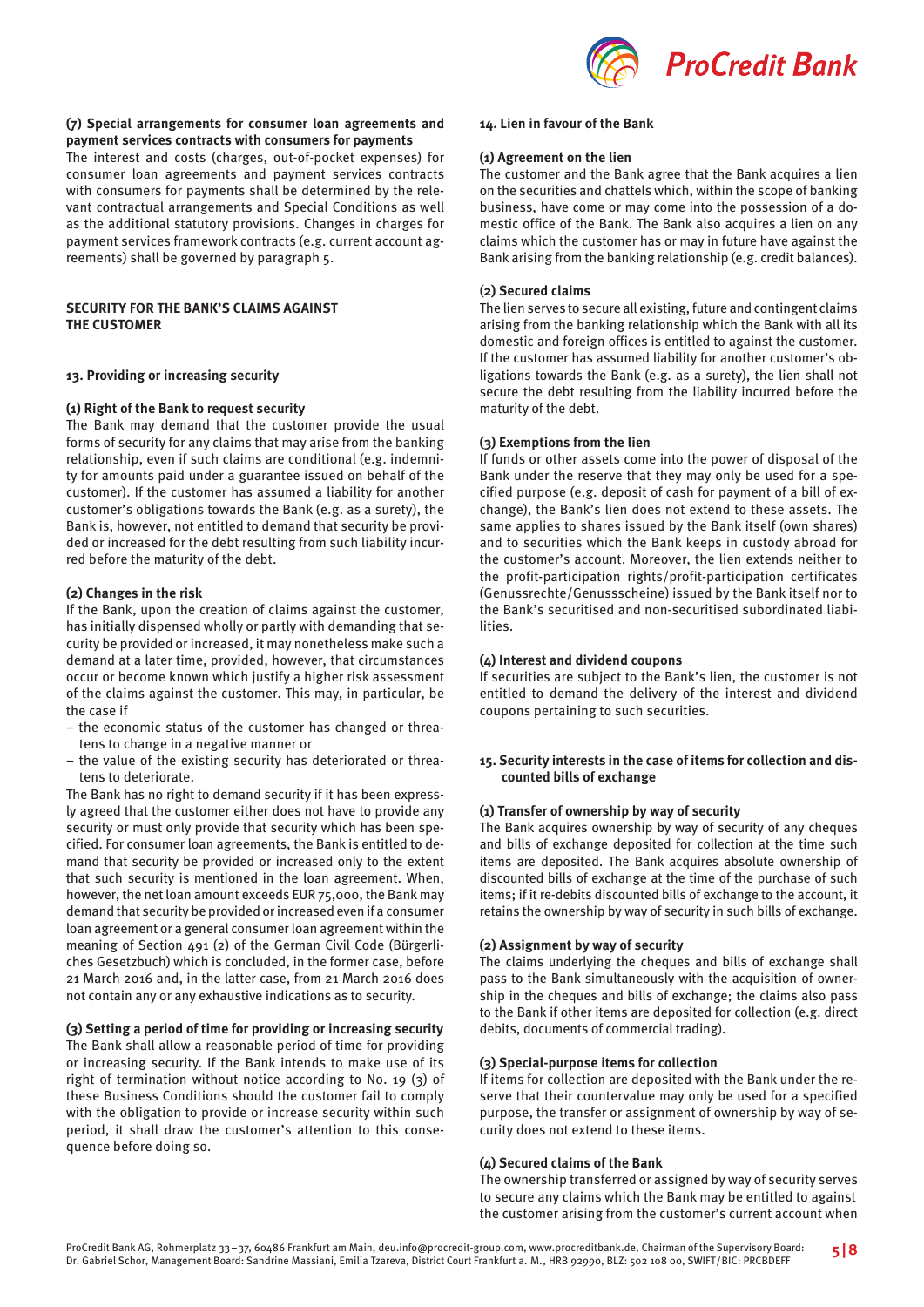

items are deposited for collection or arising as a consequence of the re-debiting of unpaid items for collection or discounted bills of exchange. Upon request of the customer, the Bank retransfers to the customer the ownership by way of security of such items and of the claims that have passed to it if it does not, at the time of such request, have any claims against the customer that need to be secured or if it does not permit the customer to dispose of the countervalue of such items prior to their final payment.

### **16. Limitation of the claim to security and obligation to release**

### **(1) Cover limit**

The Bank may demand that security be provided or increased until the realisable value of all security corresponds to the total amount of all claims arising from the banking business relationship (cover limit).

### **(2) Release**

If the realisable value of all security exceeds the cover limit on a more than temporary basis, the Bank shall, at the customer's request, release security items as it may choose in the amount exceeding the cover limit; when selecting the security items to be released, the Bank shall take into account the legitimate concerns of the customer or of any third party having provided security for the customer's obligations. To this extent, the Bank is also obliged to execute orders of the customer relating to the items subject to the lien (e.g. sale of securities, repayment of savings deposits).

### **(3) Special agreements**

If assessment criteria for a specific security item other than the realisable value or another cover limit or another limit for the release of security have been agreed, these other criteria or limits shall apply.

### **17. Realisation of security**

# **(1) Option of the Bank**

If the Bank realises security, it may choose between several security items. When realising security and selecting the items to be realised, the Bank shall take into account the legitimate concerns of the customer and any third party who may have provided security for the obligations of the customer.

### **(2) Credit entry for proceeds under turnover tax law**

If the transaction of realisation is subject to turnover tax, the Bank shall provide the customer with a credit entry for the proceeds, such entry being deemed to serve as invoice for the supply of the item given as security and meeting the requirements of turnover tax law (Umsatzsteuerrecht).

# **TERMINATION**

# **18. Termination rights of the customer**

### **(1) Right of termination at any time**

Unless the Bank and the customer have agreed a term or a diverging termination provision, the customer may at any time, without notice, terminate the business relationship as a whole or particular business relations (e.g. a chequing agreement).

#### **(2) Termination for reasonable cause**

If the Bank and the customer have agreed a term or a diverging termination provision for a particular business relation, such relation may only be terminated without notice if there is reasonable cause therefor which makes it unacceptable to the customer to continue it, also after giving consideration to the legitimate concerns of the Bank.

### **(3) Statutory termination rights**

Statutory termination rights shall not be affected.

### **19. Termination rights of the Bank**

### **(1) Termination upon notice**

Upon observing a reasonable period of notice, the Bank may at any time terminate the business relationship as a whole or particular business relations for which neither a term nor a diverging termination provision has been agreed (e.g. the chequing agreement authorizing the use of cheque forms). In determining the period of notice, the Bank shall take into account the legitimate concerns of the customer. The minimum termination notice for a payment services framework contract (e.g. current account or card contract) and a securities account shall be two months.

### **(2) Termination of loans with no fixed term**

Loans and loan commitments for which neither a fixed term nor a diverging termination provision has been agreed may be ter $m$ i<sub>5</sub> 40.001 (09/21) nated at any time by the Bank without notice. When exercising this right of termination, the Bank shall give due consideration to the legitimate concerns of the customer. Where the German Civil Code (Bürgerliches Gesetzbuch) contains specific provisions for the termination of a consumer loan agreement, the Bank may only terminate the agreement as provided therein.

# **(3) Termination for reasonable cause without notice**

Termination of the business relationship as a whole or of particular business relations without notice is permitted if there is reasonable cause which makes it unacceptable to the Bank to continue the business relations, also after having given consideration to the legitimate concerns of the customer. Reasonable cause is given in particular

- if the customer has made incorrect statements as to the customer's financial status, provided such statements were of significant importance for the Bank's decision concerning the granting of credit or other operations involving risks for the Bank (e.g. the delivery of a payment card); for consumer loans, this shall only apply if the customer has knowingly withheld or falsified information of relevance for assessing creditworthiness and this has led to a faulty assessment of creditworthiness, or
- if a substantial deterioration in the customer's financial status or in the value of security occurs or threatens to occur, jeopardizing the repayment of a loan or the discharge of any other obligation towards the Bank even if security provided therefor is realised, or
- if the customer fails to comply, within the required period of time allowed by the Bank, with the obligation to provide or increase security according to No. 13 (2) of these Business Conditions or to the provisions of some other agreement.

If reasonable cause is given due to the breach of a contractual obligation, termination shall only be permitted after expiry, without result, of a reasonable period of time fixed for corrective action by the customer or after a warning to the customer has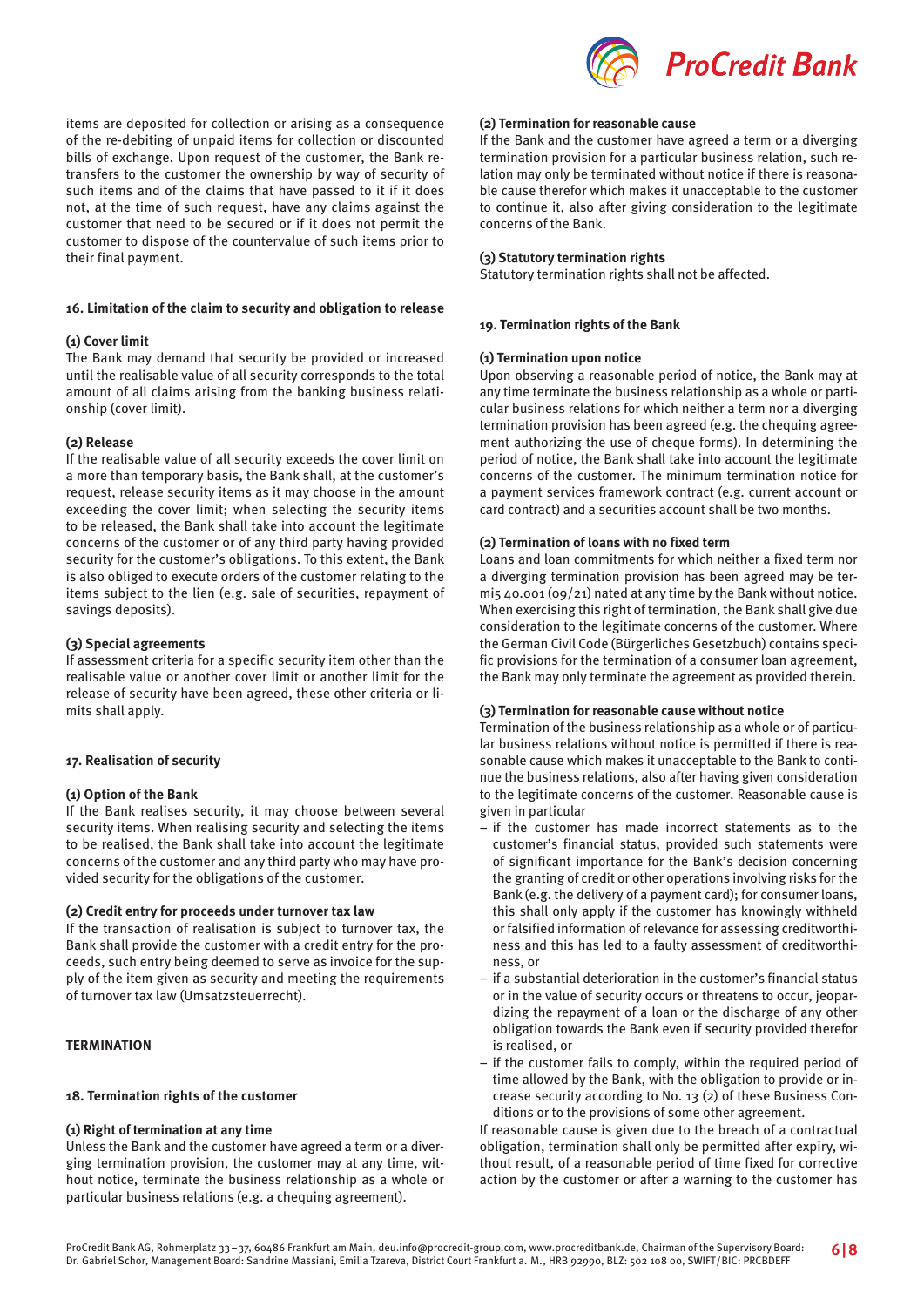

# **(4) Termination of consumer loan agreements in the event of default**

Where the German Civil Code (Bürgerliches Gesetzbuch) contains specific provisions for the termination of a consumer loan agreement subsequent to repayment default, the Bank may only terminate the agreement as provided therein.

# **(5) Termination of a basic account agreement**

The Bank may only terminate a basic account agreement in accordance with the arrangements concluded between the Bank and the customer on the basis of the German Payment Accounts Act (Zahlungskontengesetz) and with the provisions of the German Payment Accounts Act.

# **(6) Settlement following termination**

In the event of termination without notice, the Bank shall allow the customer a reasonable period of time for settlement (in particular for the repayment of a loan), unless it is necessary to attend immediately thereto (e.g. the return of cheque forms following termination of a chequing agreement).

# **PROTECTION OF DEPOSITS**

# **20. Deposit Protection Fund**

# **(1) Scope of protection**

The Bank is a member of the Deposit Protection Fund of the Association of German Banks (Einlagensicherungsfonds des Bundesverbandes deutscher Banken e.V.). In accordance with its By-laws – subject to the exceptions provided for therein – the Deposit Protection Fund protects deposits, i.e. credit balances which result from funds left in an account or from temporary situations deriving from banking transactions and which the Bank is required to repay under the conditions applicable. Not protected are, inter alia, deposits forming part of the Bank's own funds, liabilities from bearer and order bonds, as well as deposits of credit institutions within the meaning of Article 4 (1), point (1) of Regulation (EU) No. 575/2013, financial institutions within the meaning of Article  $4(1)$ , point (26) of Regulation (EU) No. 575/2013, investment firms within the meaning of Article  $4$  (1), point (1) of Directive 2004/39/EC and central, regional and local authorities. Deposits of creditors other than natural persons and foundations with legal capacity are only protected if

- (i) the deposit is not a liability from a registered bond or a promissory note and
- (ii) the term of the deposit is not more than 18 months. Deposits that already existed before 1 January 2020 shall not be subject to this limitation of term. After 31 December 2019, the 'grandfathered' status pursuant to the preceding sentence shall cease to apply as soon as the deposit in question falls due, can be terminated or otherwise reclaimed, or if the deposit is transferred by way of individual or universal succession in title.

Liabilities of banks that already existed before 1 October 2017 are protected in accordance with and under the conditions laid down in the provisions of the By-laws of the Deposit Protection Fund applying until 1 October 2017. After 30 September 2017, the 'grandfathered' status pursuant to the preceding sentence



shall cease to apply as soon as the liability in question falls due, can be terminated or otherwise reclaimed, or if the liability is transferred by way of individual or universal succession in title.

# **(2) Protection ceilings**

The protection ceiling for each creditor is, until 31 December 2019, 20%, until 31 December 2024, 15%, and, as of 1 January 2025, 8.75% of the Bank's own funds within the meaning of Article 72 of Regulation (EU) No. 575/2013 used for deposit protection purposes. Deposits established or renewed after 31 December 2011 shall be subject to the respective new protection ceilings as of the aforementioned dates, irrespective of the time when the deposits are established. Deposits established before 31 December 2011 shall be subject to the old protection ceilings until maturity or until the next possible termination date. This protection ceiling shall be notified to the customer by the Bank on request. It is also available on the internet at www. bankenverband.de.

# **(3) Validity of the By-laws of the Deposit Protection Fund**

Further details of protection are contained in Section 6 of the By-laws of the Deposit Protection Fund, which are available on request.

# **(4) Transfer of claims**

To the extent that the Deposit Protection Fund or its mandatory makes payments to a customer, the respective amount of the customer's claims against the Bank, together with all subsidiary rights, shall be transferred simultaneously to the Deposit Protection Fund.

# **(5) Disclosure of information**

The Bank shall be entitled to disclose to the Deposit Protection Fund or to its mandatory all the necessary information in this respect and to place documents at their disposal.

# **COMPLAINT CHANNELS/OMBUDSMAN SCHEME**

# **21. Complaints procedure and alternative dispute resolution**

Customers have the following out-of-court options:

- Customers may address a complaint to the contact point specified by the Bank in its "List of Prices and Services". The Bank will answer complaints in an appropriate manner; where payment services contracts are concerned, it will do so in text form (e.g. by letter, telefax or email).
- The Bank participates in the dispute resolution scheme run by the consumer arbitration body "The German Private Banks' Ombudsman" (www.bankenombudsmann.de). Consumers may have any disputes with the Bank resolved by the Ombudsman. Where disputes concerning a payment services contract (Section 675f of the German Civil Code [Bürgerliches Gesetzbuch]) are involved, customers who are not consumers also may request their resolution by the Ombudsman. Further details are contained in the "Rules of Procedure for the Settlement of Customer Complaints in the German Private Commercial Banking Sector", which are available on request or can be downloaded from the Internet at www.bankenverband.de. Complaints should be addressed in text form (e.g. by letter, telefax or email) to the Customer Complaints Office (Kundenbeschwerdestelle) at the Association of German Banks (Bundesverband deutscher Banken), P.O. Box (Postfach) 040307, 10062 Berlin; fax: +49 (0)30 16633169; email: ombudsmann@bdb.de.